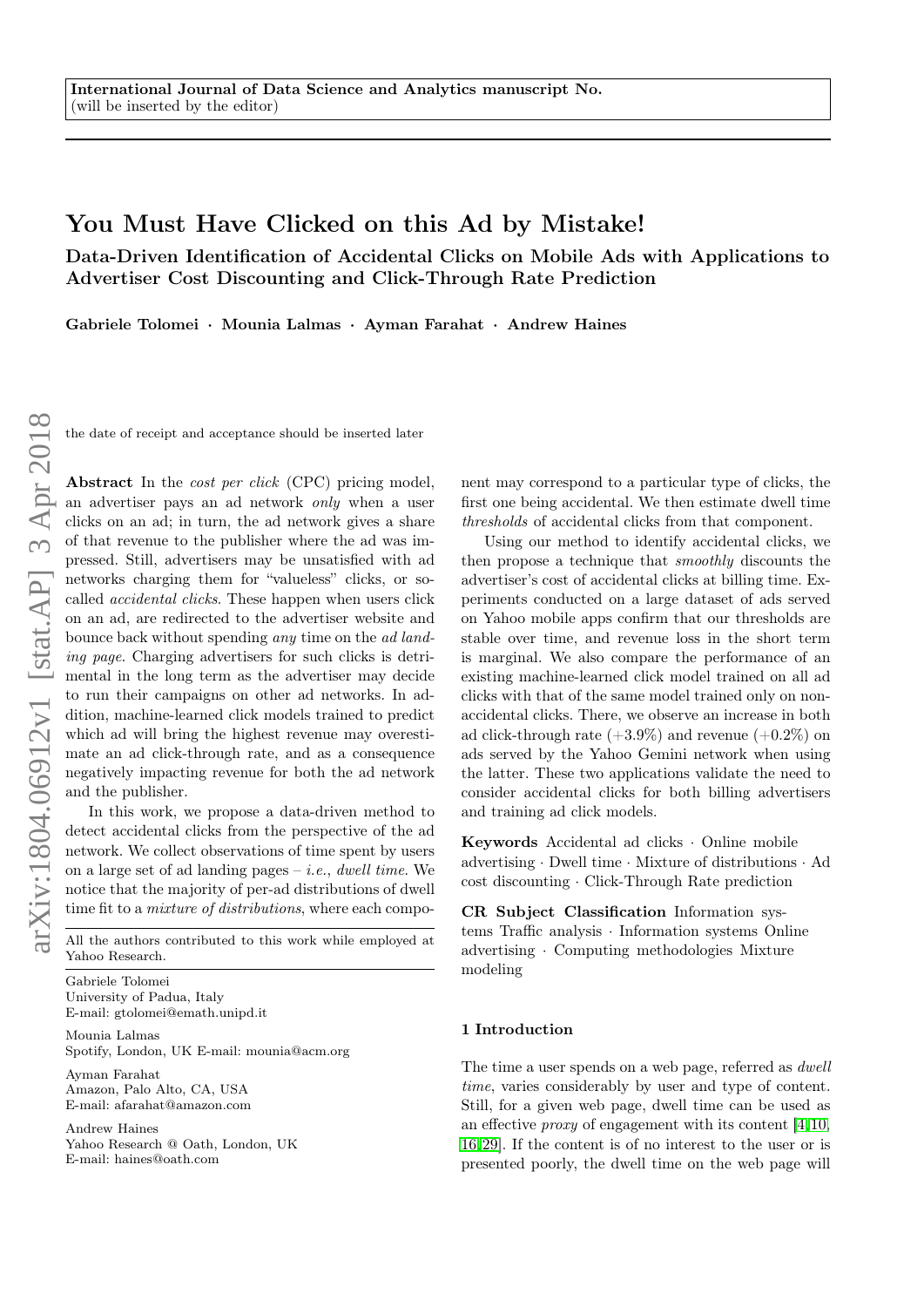<span id="page-1-0"></span>

Fig. 1: Empirical distribution of the logarithm of dwell time observed on an ad landing page.

often be short. By contrast, for a user engaged with the content the dwell time will be longer. A third case, which does not depend on the content or its presentation, corresponds to extremely short dwell time. This paper focuses on these extremely short dwell times.

In online advertising, when a user clicks on an advertisement, or ad for short, she is redirected to the advertiser web page, i.e., the ad landing page. The dwell time on the ad landing page is measured as the time between the ad click and the user returning to the publisher site where the ad was impressed. There are three types of clicks:

- *accidental click*: The user clicks on the ad, likely by mistake, reaches the ad landing page, and immediately bounces back; the user spends no time on the landing page.
- short click: The user intended to click on the ad but once on the landing page decides to bounce back; the post-click experience is not satisfactory, due to the low quality of the landing page or its low relevance.
- long click: Once landing on it, the user engages with the ad landing page and spends time on the advertiser site.

We plot in Figure [1](#page-1-0) the distribution of the natural logarithm of dwell time values observed on an ad landing page. The distribution is not unimodal; a small component can be identified with extremely low dwell time values, around  $e^{7.5} \approx 1.8$  seconds, as representative of accidental clicks, whereas the other two components capture the short and long clicks, respectively,

demonstrating the existence of the above mentioned three types of clicks. In this paper, we propose a datadriven approach for estimating the dwell time thresholds to identify whether a click is accidental or not.

Properly accounting for accidental clicks is businesscritical to online advertising. Consider the widely adopted cost per click (CPC) pricing model, when an advertiser is charged by the ad network only when a user clicks on an ad. Users may accidentally click on an ad, get redirected to the ad landing page and then bounce back without looking at it. This behaviour is even more severe on smartphones, as their limited screen size makes it more prone for users to click on ads by mistake [\[12,](#page-13-3) [27\]](#page-13-4). It is therefore not unusual for advertisers running CPC campaigns to complain when charged for such clicks, as these are "valueless" to them. Ignoring these complaints can be detrimental in the long term, as it may affect the relationship between the ad network and the advertiser, who might at worst switch to other ad networks to run their campaigns.

A main challenge is for the ad network to accurately identify accidental clicks. Current solutions use handcoded thresholds of dwell time on landing page to determine whether an ad click is accidental or not; for example, all visits to ad landing pages shorter than 5 seconds may be considered as accidental. With this approach, the threshold is fixed and set arbitrarily, and does not take into account empirically observed dwell time of ad clicks. Plus, while 5 seconds may be a reasonable threshold for ad clicks on a tablet, it may not be the right one for a smartphone. As a first and major contribution of this paper, we propose an unsupervised learning method that estimates thresholds of accidental clicks by fitting observed dwell time data to mixture models, which capture the three types of clicks defined above.

Further, we deploy our method for identifying accidental clicks on two applications. The first one is concerned with a controlled approach to discount accidental clicks when charging advertisers. In principle, accidental clicks could be simply discarded once detected, and advertisers not charged for them. However, this strategy will negatively impact revenue for both the ad network and, consequently, the publisher. Therefore, as a second contribution of this paper, we propose a smooth discounting method based on the proportion of detected accidental clicks. The third contribution of this paper presents how accidental clicks identified by our approach are discarded from an existing machinelearned clicks model used to predict an ad click-through rate (CTR for short). Our intuition is that by removing valueless clicks we can feed machine-learned models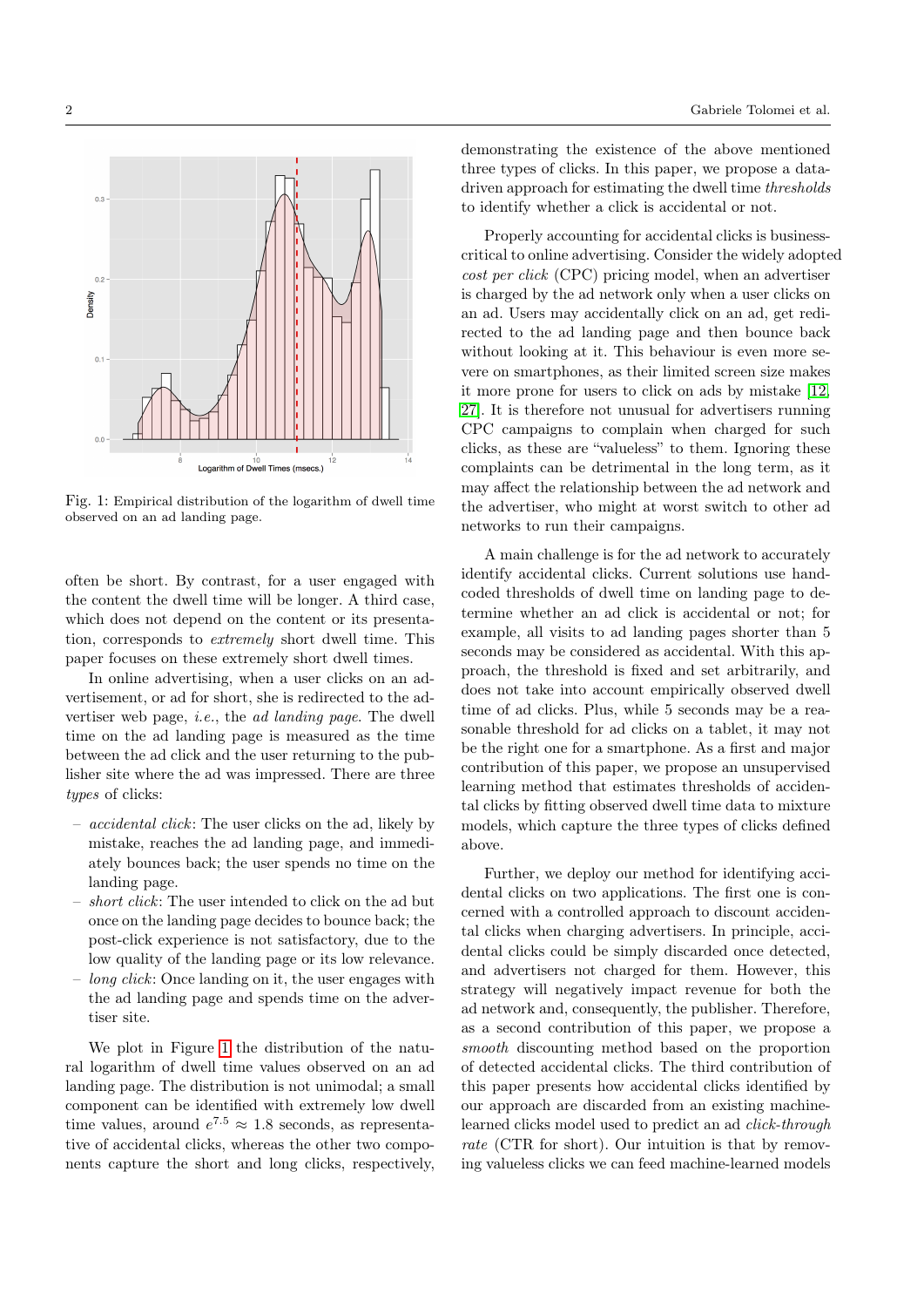with "cleaner" training data, mitigating any possible overestimation of CTR.

The rest of the paper is organised as follows. In Section [2,](#page-2-0) we motivate why we use dwell time as a proxy of an ad click value, and discuss why it is appropriate to adopt a data-driven solution for discovering accidental clicks. Sections [3](#page-3-0) and [4](#page-5-0) describe our data-driven approach to detect accidental clicks and experiments carried out with real-world data, respectively. Sections [5](#page-7-0) and [6](#page-11-0) present two applications where our proposed approach to identify accidental click was deployed. In Section [7,](#page-11-1) we discuss related work and position our contributions. Finally, Section [8](#page-12-1) concludes our work.

# <span id="page-2-0"></span>2 Accidental clicks

We show first how we estimate the value of an ad click using dwell time, and then motivate using a data-driven approach to identify accident clicks.

#### 2.1 Using dwell time as the value of an ad click

Advertisers may wish to be fully charged only for valuable clicks, *i.e.*, those that lead to *conversions*,<sup>[1](#page-2-1)</sup> whereas all remaining clicks should be proportionally discounted. Implementing this strategy requires an accurate estimate of the conversion rate, i.e., the probability of conversion conditioned on a click. However, conversion rate suffers from three major problems. First, it is hard to estimate since conversion data are often not available for a large number of advertisers. Second, those data are not missing at random, as advertisers sharing their conversion data would be a biased sample. Finally, using conversion data to identify valuable clicks may lead to high false positive rates, since clicks not followed by conversions are not necessarily "valueless". In fact, those clicks represent profitable feedbacks for advertisers.

It is therefore more appropriate to focus on identifying valuable clicks as clicks that are not valueless, thus using so-called accidental clicks as complementary of conversions. We propose to use dwell time as our proxy measure of the value of an ad click. Using dwell time can help alleviate the aforementioned problems provided that dwell time is indeed a good proxy for conversion in our data. This was shown to be indeed the case in [\[10\]](#page-13-0), and we further validate this in our context.

Table [1](#page-2-2) shows statistics on the natural logarithm of dwell time from two samples, one containing observations of dwell time leading to conversions (yes) and

<span id="page-2-2"></span>

| Conversion | Mean  |      | Std. Err. Std. Dev. |
|------------|-------|------|---------------------|
| ves        | 5.729 | .064 | 2.582               |
| no         | 3.264 | .006 | 2.569               |

Table 1: Statistics on the natural logarithm of dwell time.

<span id="page-2-6"></span>

|                        | linear (Equation 1) $\vert$ | logit (Equation 2) |
|------------------------|-----------------------------|--------------------|
| $\beta_0$ (intercept)  | $-0.00384$                  | $-6.424$           |
| $\beta_1$ (dwell time) | 0.00413                     | $0.301*$           |
| AIC                    | 14.399                      | 14,297             |

Table 2: Coefficients of linear and logit regression model.

the other made up of those that do not (no) for 40 ads managed by a large ad network, Yahoo Gemini<sup>[2](#page-2-5)</sup>. We test against the null hypothesis that the mean of dwell time computed from the yes-sample  $(e^{5.729} \approx 307.7$ seconds) is the same as that calculated from the nosample ( $e^{3.264} \approx 26.2$  seconds). We run a two-tailed two-sample t-test and are able to reject the null hypothesis stating that the difference of those two means is 0 (level of significance  $\alpha = 0.01$ , *p*-value  $\ll 0.01$ ). Therefore, the average dwell time of the two samples are indeed statistically significantly different.

In addition, we test two regression models to verify if dwell time is a good predictor of conversion. Let  $Y_{i,j}$  be the binary random variable representing the conversion event occurring after the  $i$ -th click on the  $i$ -th ad. We also denote by  $X_{i,j}$  the logarithm of dwell time on the  $i$ -th ad landing page after the  $j$ -th click. The simplest model we test is a linear regression of  $Y_{i,j}$  on  $X_{i,j}$ , that is:

<span id="page-2-3"></span>
$$
Y_{i,j} = \beta_0 + \beta_1 X_{i,j} + \epsilon_{i,j} \tag{1}
$$

where  $\epsilon_{i,j} \sim \mathcal{N}(0, \sigma_{i,j}^2)$  is a zero-mean Gaussian error term. A variant of this model simply applies the logit operator to the right-hand side of Equation [1,](#page-2-3) namely:

<span id="page-2-4"></span>
$$
Y_{i,j} = \text{logit}(\beta_0 + \beta_1 X_{i,j}) + \epsilon_{i,j} \tag{2}
$$

Table [2](#page-2-6) shows the regression coefficients obtained with the two models above. The best performing model is the logit, which is selected as the one with the smallest Akaike Information Criterion (AIC) [\[1\]](#page-12-2). We observe that the coefficient associated with the natural logarithm of dwell time  $(\beta_1)$  is both positive and significant, hence is a good predictor of conversion. It is worth noting that a unit increase in natural logarithm of dwell time (*i.e.*,  $\approx 2.72$  seconds, since 1 unit = ln(*x*), where *x* is dwell time in seconds) will increase the odds of conversion by 30%. This provides further justification in using dwell time as proxy of conversion, and therefore of ad click value.

<span id="page-2-1"></span>There is no consensus around what a *conversion* is; it is up to the advertiser to specify it.

<span id="page-2-5"></span><sup>2</sup> <https://gemini.yahoo.com/>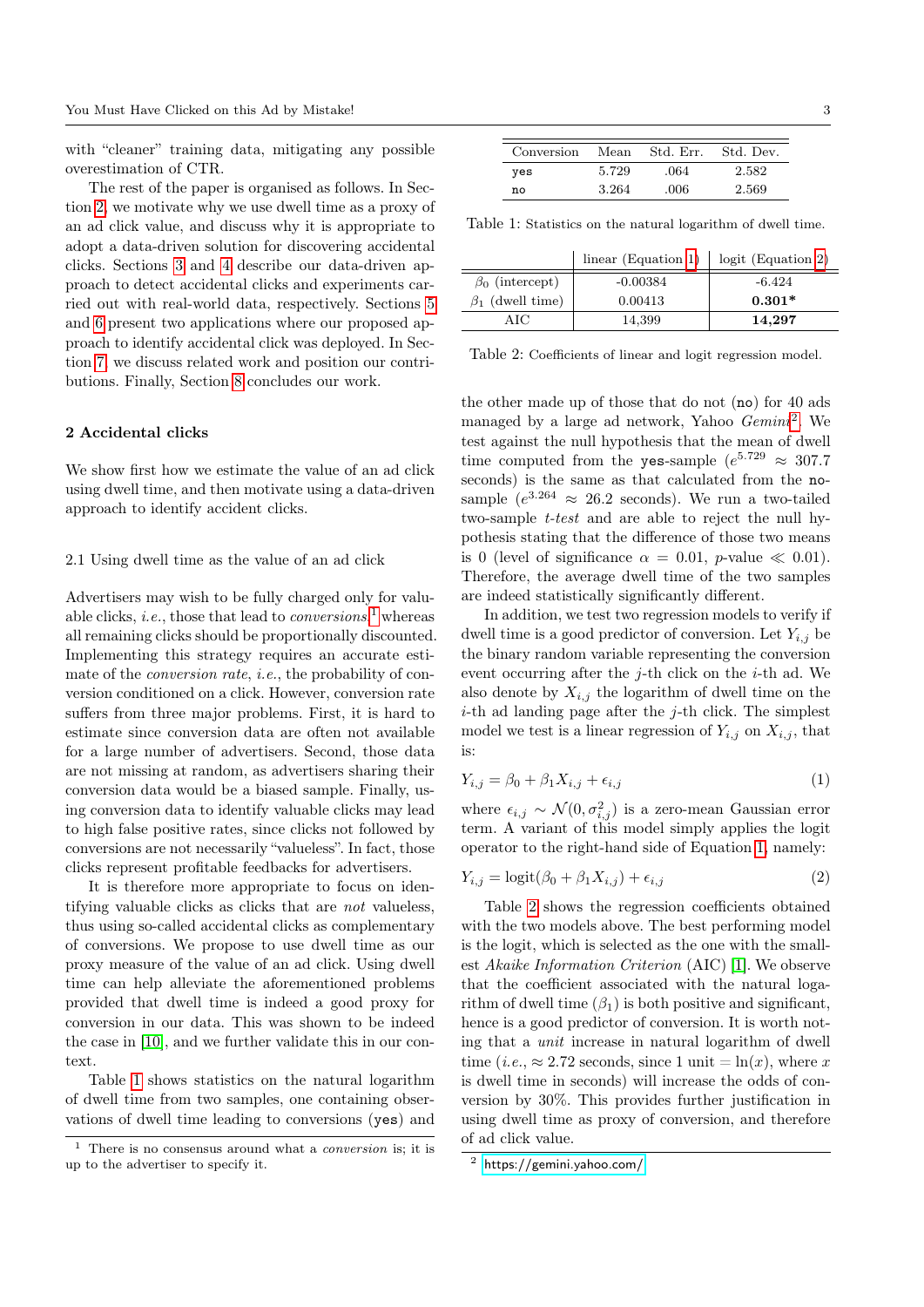# 2.2 A data-driven approach to identifying accidental clicks

Using dwell time as proxy of the "value" of an ad click, this paper puts forward a data-driven approach – based on actual dwell time observations – to identify whether an ad click is accidental or not. On the other hand, using fixed thresholds on dwell time to identify accidental clicks – say 1 second – is instead a common practice. The reason being is that this is straightforward, as no data processing nor computation is required, and can be easily integrated with any existing production systems. This simple approach however prevents capturing subtleties arising from hidden latent factors, such as the device (desktop vs. mobile), the application (e.g., mail vs. news stream) or the network type  $(e.g., 3G/4G)$ vs. Wi-Fi). A data-driven approach can account for all these factors, thus providing more reliable estimates of dwell time thresholds of accidental clicks from observed data. Moreover, the analysis of observed dwell times may characterise other phenomena; e.g., not only the lowest values (accidental clicks) but also large and extremely large ones (short and long clicks, respectively). We leave this for future work, as we focus on accidental clicks in this paper.

#### <span id="page-3-0"></span>3 Discover accidental clicks

Our data-driven approach for detecting accidental clicks on ads consists of two steps: data modelling and dwell time thresholding. The former fits observations of dwell time of a large set of ad landing pages to a probabilistic model, whereas the latter estimates threshold of dwell time to identify accidental clicks. We employ an unsupervised learning approach, as no supervised learning approaches to classify ad clicks as accidental can be designed as this would require building a ground truth, which is not achievable.

## 3.1 Data modelling

We assume that observations of dwell time of ad clicks are generated by an underlying probabilistic model. Ideally, such a model has to simultaneously represent the three types of clicks shown in Figure [1,](#page-1-0) accidental, short, and long.

Generally speaking, a mixture of distributions is a probabilistic model that captures the presence of "subpopulations" within an overall population [\[17,](#page-13-5)[19\]](#page-13-6). As such, it is a good candidate to describe our observations of dwell time. More formally, a continuous random variable  $X$  (e.g., dwell time) is distributed according to a

mixture of  $K$  (discrete) component distributions if its probability density function (pdf)  $f_X$  is a convex combination of K pdfs  $f_1, \ldots, f_K$ :

$$
f_X(x; \Theta) = w_1 f_1(x; \theta_1) + \ldots + w_K f_K(x; \theta_K) = \sum_{i=1}^K w_i f_i(x; \theta_i)
$$
\n(3)

where:

- each  $f_i$  belongs to the same (parametric) family of distributions  $(e.g., Normal, 3$  $(e.g., Normal, 3$  Log-Normal, Gamma, Weibull, etc.):
- $w_i$  is the *mixture weight* (or prior probability) associated with the i-th component;
- $-w_i\geq 0\text{ and }\boldsymbol{w}=(w_1,\ldots,w_K)^T\text{ is the }K\text{-dimensional }$ vector of mixture weights, so that  $\sum_{i=1}^{K} w_i = 1$ ;
- $\theta_i$  is the vector of parameters associated with the *i*-th component, *e.g.*, if  $f_i$  is the pdf of a Normal distribution  $\mathcal{N}(\mu_i, \sigma_i^2)$  then  $\theta_i = (\mu_i, \sigma_i^2);$
- $-\boldsymbol{\Theta} = (\boldsymbol{w}, \boldsymbol{\theta_1}, \dots, \boldsymbol{\theta_K})$  is the *overall* vector of parameters of the mixture model;
- there exists a latent random variable denoted by I governing which component each observation of  $X$  is drawn from. This random variable is distributed according to a categorical distribution whose parameter is the vector of mixture weights  $w$ , so that:
	- 1.  $I \sim$  Categorical( $w$ )  $\longmapsto$  pick the component distribution  $f_i$  with probability  $w_i$ ;
	- 2.  $X = x' | I = i \longrightarrow$  generate a value for X from the component distribution  $f_i$ .

We describe next how to model dwell time on ad landing pages using a mixture of distributions.

# 3.1.1 Mixture of distributions for dwell time

Representing the three types of clicks can be done by having the observed dwell times on ad landing pages generated by a mixture of  $K = 3$  distributions. Let M be the number of ads. For each ad  $j \in \{1, \ldots, M\}$ we consider a sample  $\mathcal{D}_j$  of  $n_j$  i.i.d. *positive* random variables  $X_{j,1}, \ldots, X_{j,n_j}$ , with each  $X_{j,k}$  representing an observation of the dwell time associated with the kth click on the ad  $j: \mathcal{D}_j = \{X_{j,1} = x_{j,1}, \ldots, X_{j,n_j} =$  $x_{j,n_j}$ . Each  $X_{j,k}$  is drawn from a mixture of up to  $K = 3$  components, so that the pdf of  $X_{i,k}$  is:

<span id="page-3-2"></span>
$$
f_{X_j}(x; \boldsymbol{\Theta}) = \sum_{i=1}^3 w_i f_i(x; \boldsymbol{\theta_i})
$$
\n(4)

In addition, each  $f_i$  is the pdf of the same parametric distribution, although we only consider probability

<span id="page-3-1"></span><sup>3</sup> We refer to Normal and Gaussian distribution, interchangeably.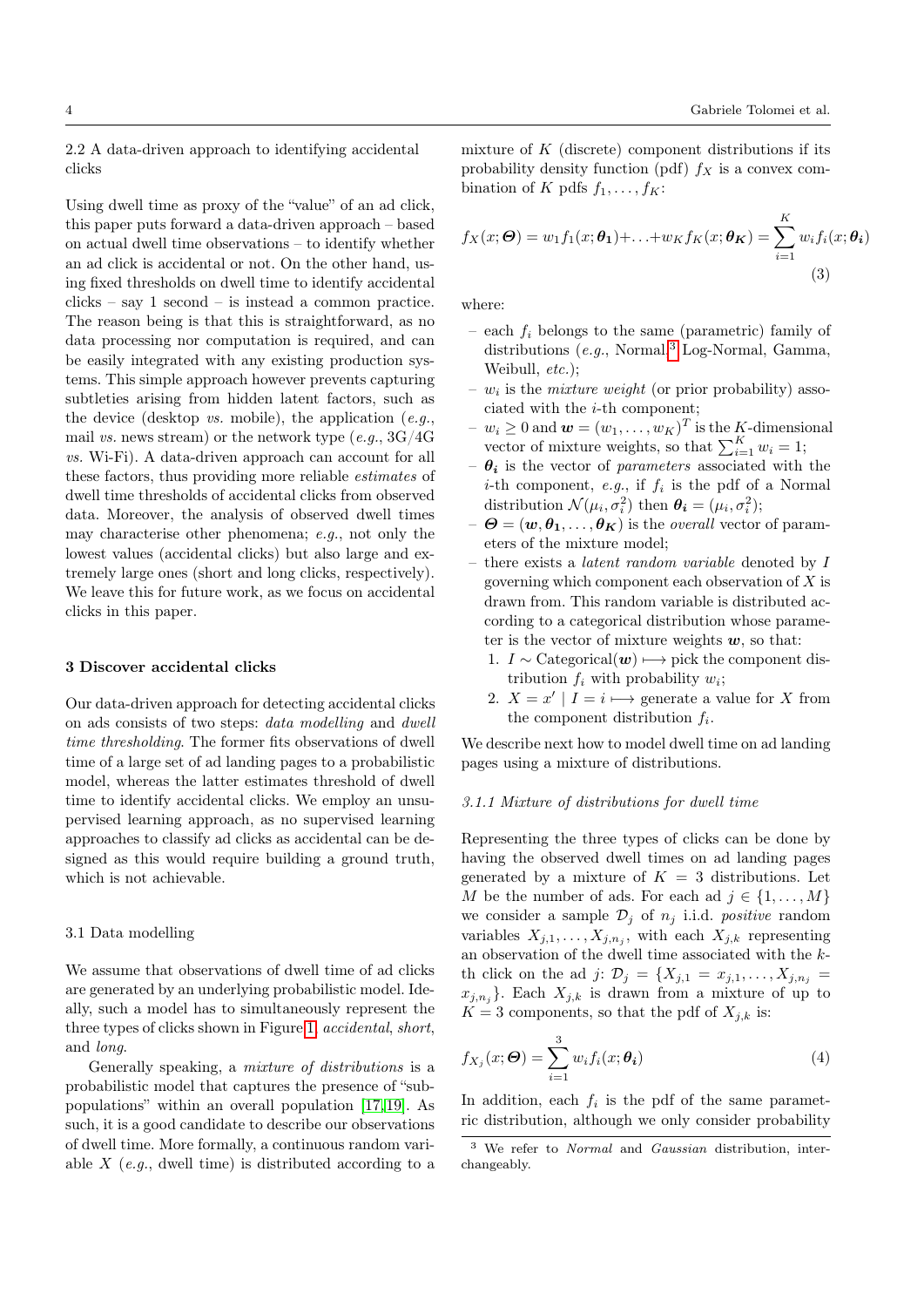distributions with positive domain (e.g., Log-Normal, Gamma, Weibull, etc.) as dwell time cannot be negative.

Next, we discuss how the parameters  $\Theta$  of the mixture model can be estimated from the observed data.

## 3.1.2 Parameter estimation

For each ad, we estimate the overall vector of parameters  $\boldsymbol{\Theta} = (\boldsymbol{w}, \theta_1, \theta_2, \theta_3)$  from the observed dwell times using maximum likelihood estimation (MLE). For each ad  $j$  we know that the pdf of each of its observations is a mixture of three distributions, defined as in Equation [4.](#page-3-2) Since all observations in  $\mathcal{D}_i$  are independent and identically distributed, we compute their joint probability density  $f_{X_j}$  as:

$$
f_{X_j}(\mathcal{D}_j; \boldsymbol{\Theta}) = f_{X_j}(x_{j,1}, \dots, x_{j,n_j}; \boldsymbol{\Theta}) = \prod_{k=1}^{n_j} f_{X_j}(x_{j,k}; \boldsymbol{\Theta})
$$
\n(5)

From the joint probability density we derive the likelihood function  $L(\boldsymbol{\Theta};\mathcal{D}_j),$  as  $L(\boldsymbol{\Theta};\mathcal{D}_j) = f_{X_j}(\mathcal{D}_j;\boldsymbol{\Theta}).$  Although the two functions are the same, the likelihood function emphasises that the dataset is fixed and the parameters  $\Theta$  are variable. The aim of MLE is thus to find a value of  $\boldsymbol{\Theta}$  – *i.e.*, an estimate  $\boldsymbol{\Theta}_{MLE}$  – maximising the likelihood function:[4](#page-4-0)

<span id="page-4-1"></span>
$$
\hat{\boldsymbol{\Theta}}_{\text{MLE}} = \operatorname{argmax}_{\boldsymbol{\Theta}} \left[ L(\boldsymbol{\Theta}; \mathcal{D}_j) \right]
$$
\n
$$
= \operatorname{argmax}_{\boldsymbol{\Theta}} \left[ \prod_{k=1}^{n_j} f_{X_j}(x_{j,k}; \boldsymbol{\Theta}) \right]
$$
\n
$$
= \operatorname{argmax}_{\boldsymbol{\Theta}} \left[ \prod_{k=1}^{n_j} \sum_{i=1}^3 w_i f_i(x_{j,k}; \boldsymbol{\theta}_i) \right] \tag{6}
$$

Different likelihood functions to be maximised can be obtained depending on which pdf we fill in Equation [6](#page-4-1) with. However, if the resulting  $L(\boldsymbol{\Theta}; \mathcal{D}_i)$  is differentiable in  $\Theta$ , we can find  $\hat{\Theta}_{MLE}$  as a solution of the system of equations:

<span id="page-4-2"></span>
$$
\nabla L(\boldsymbol{\Theta}; \mathcal{D}_j) = \frac{\partial L(\boldsymbol{\Theta}; \mathcal{D}_j)}{\partial \theta} = 0, \theta \in \boldsymbol{\Theta}
$$
 (7)

where  $\nabla$  is the *gradient* of the likelihood function, *i.e.*, the vector of partial derivatives of the likelihood function with respect to each parameter in  $\Theta$ .

Unfortunately, a maximum likelihood estimation of the parameters  $\Theta$  is not straightforward, since often

there are no closed-form solutions to Equation [7](#page-4-2) available; as such, we cannot solve directly  $\nabla L(\boldsymbol{\Theta}; \mathcal{D}_i)$  = 0 [\[23\]](#page-13-7). A typical solution is to use the expectation-max-imization (EM) algorithm [\[6\]](#page-13-8). EM is an *iterative*, numerical approximation procedure that starts with an initial random guess for the values of the parameters and converges to a local maximum (or to a saddle point) of the observed-data likelihood. Although EM does not guarantee convergence to a global maximum, in practice there are a variety of heuristic approaches for escaping a local maximum: multiple restarts, clever initialization, and modifications to the EM algorithm itself [\[9\]](#page-13-9). Finally, for each ad we compute the set of model parameters  $\Theta_{\text{MLE}}$  which maximise the likelihood function.

#### 3.1.3 Model selection

To choose the "best" model for each ad, we cannot just select the one with parameters  $\hat{\boldsymbol{\Theta}}_{\text{MLE}}$ , *i.e.*, the one that best fits to the observed data. In general the more complex (flexible) is the model the better will be its goodness-of-fit to the observed data; in other words, the higher will be its likelihood function computed with respect to the observed data. At the same time, the more complex (flexible) is the model the less it generalises to unseen data; in other words, the higher is the chance of the model to overfit the observed data [\[13\]](#page-13-10). Therefore, if we choose the model having the highest likelihood we always end up selecting the one having the maximum degree of freedom, i.e., the maximum number of components  $K = 3$ .

Therefore, to avoid overfitting and find a trade-off between complexity and interpretability<sup>[5](#page-4-3)</sup> we use tools such as the Akaike Information Criterion (AIC) [\[1\]](#page-12-2) or Bayesian Information Criterion (BIC) [\[24\]](#page-13-11). The former is computed as  $AIC = -2 \ln(L) + 2K$ , whereas the latter as  $BIC = -2 \ln(L) + K \ln(n)$ , where K is the number of components of the model,  $L$  is the likelihood function as maximised by the parameters of the model estimated from the observed data, and  $n$  is the dataset size. Both criteria try to penalize models that are unnecessarily too complex, and finally select the one with the smallest AIC or BIC.

So far, we have estimated and selected the mixture model that best describes the observed dwell times on each ad landing page. Next, we present how we can use this model to compute dwell time thresholds to identify accidental clicks.

<span id="page-4-0"></span><sup>&</sup>lt;sup>4</sup> In practice, we often seek for  $\hat{\Theta}_{MLE}$  so as to maximise the *log-likelihood function*  $ln(L(\Theta; \mathcal{D}_i))$ , since this is equivalent (the natural logarithm is monotonically increasing) but simpler because products change into summations.

<span id="page-4-3"></span><sup>5</sup> This is also often referred to as the bias-variance tradeoff.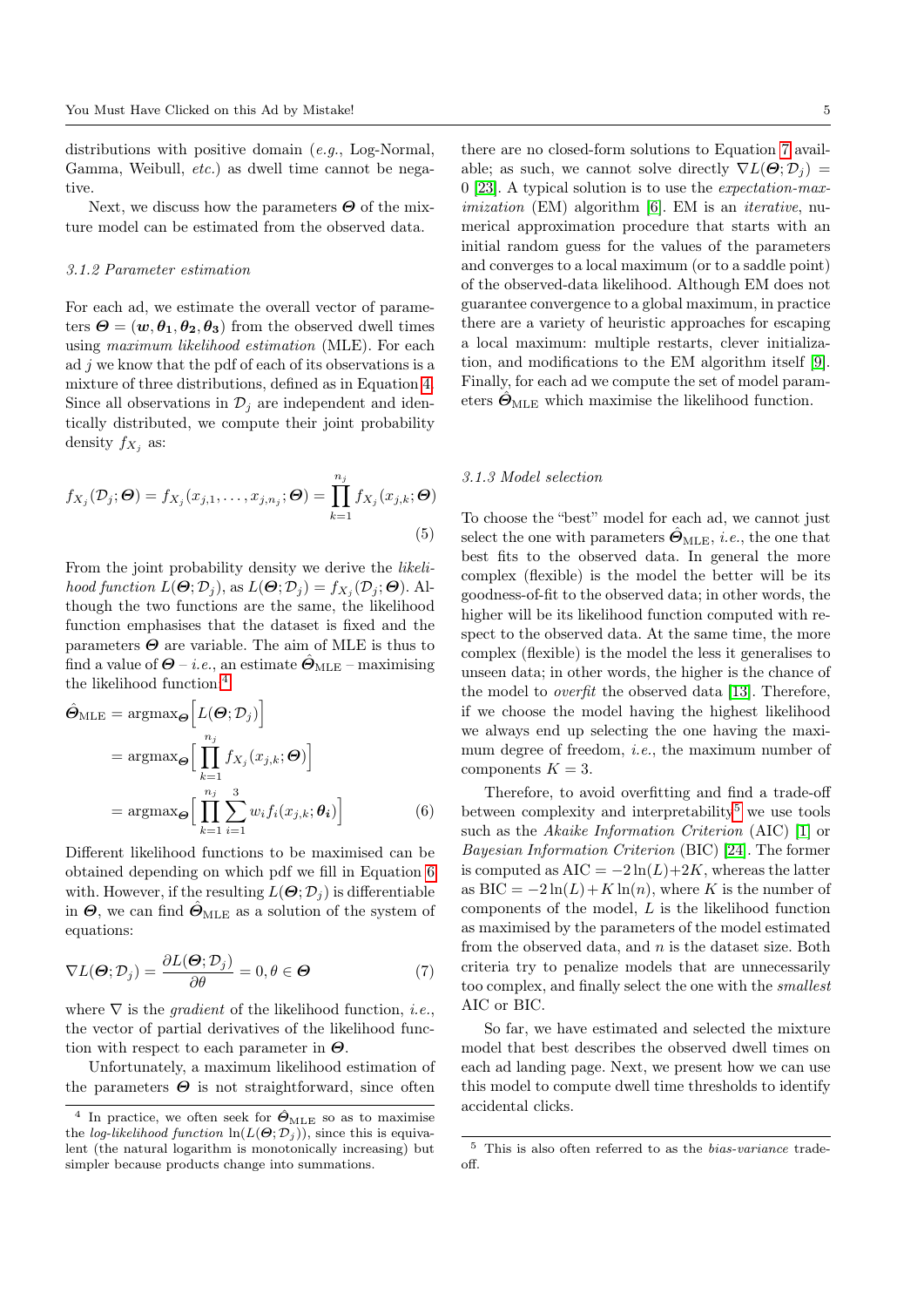3.2 Dwell time threshold of accidental clicks

For each ad, we fit the observed dwell times on its landing page to a mixture of distributions using MLE and one of the model selection criteria described above. We then focus on the subset of ads exhibiting exactly all three components, namely ads with dwell times fitting a mixture of three distributions. Intuitively, these are the ads showing all the three categories of clicks we have conjectured the existence of, namely, accidental, short and long.

Given an ad and the set of parameters of all its components, we compute statistics such as the expected value or the median of every component. As we are interested in detecting accidental clicks we only focus on the first component of each ad. Using the second and third component to study short and long clicks, respectively, is something we leave for future work.

For example, if we fit the data to a mixture of three Log-Normal distributions we can represent the first component by a random variable distributed as a Log-Normal with parameters  $\boldsymbol{\theta}_1 = (\mu_1, \sigma_1^2)$ . In general, for any random variable  $Z \sim \ln \mathcal{N}(\mu, \sigma^2)$ , or equivalently  $\ln(Z) \sim$  $\mathcal{N}(\mu, \sigma^2)$ , we can derive the following:

- $-E[Z] = e^{\mu + \sigma^2/2}$  (where E denotes the expected value);
- Median( $Z$ ) =  $e^{\mu}$ .

We therefore estimate a per-ad threshold of dwell time for detecting accidental clicks using either the expected value or the median of the first component – the latter being more robust to the presence of outliers – by letting  $\mu = \mu_1$  and  $\sigma^2 = \sigma_1^2$  in the equations above. Finally, to obtain an overall estimate of dwell time threshold of accidental clicks across all the ads, we compute the mean or the median of the individual per-ad estimates.

In this section, we described a two-stage approach for computing thresholds of dwell time from observed data, to detect accidental clicks on ads. Next, we present experimental results when these thresholds are deployed within a large ad network.

## <span id="page-5-0"></span>4 Experiments

We conduct two experiments on multiple datasets of ads served by a large ad network, codenamed Gemini, on several Yahoo mobile apps. We focus on mobile apps as these are where accidental clicks are more likely to happen [\[12,](#page-13-3)[27\]](#page-13-4). We only consider ads with at least 100 clicks to increase the confidence of the estimates of our thresholds.

In the first experiment, we choose one pivoting mobile app to estimate the dwell time threshold of accidental clicks, which is then used to identify accidental clicks on other (two in our case) mobile apps. To protect sensitive information, we refer to the former as App 1 and to the other two as App 2 and App 3, respectively. The experiment is performed on two one-month datasets, which we refer to  $\mathcal{D}_1$  and  $\mathcal{D}_2$ , respectively. Each consists of a random sample of around 10,000 ads and 6.5M clicks, unevenly distributed on the three mobile apps. In the second experiment, instead of having one pivoting mobile app used to estimate a single dwell time threshold of accidental clicks, we generate a threshold for each mobile app. The dataset used is a random sample from three weeks worth of data containing 120,000 ads and 70M clicks, hereinafter called  $\mathcal{D}_3$ .

With the first approach – using a pivoting app – the aim is provide a single estimate of dwell time threshold of accidental clicks, using the app with the highest volume of traffic. The second approach provides one threshold per app, which is more flexible and accounts for the effect of different user experience, population, and operating systems (i.e., Android vs. iOS).

## <span id="page-5-2"></span>4.1 Data preprocessing

In both experiments, we remove outliers by discarding clicks with dwell time greater than  $600$  $600$  seconds.<sup>6</sup> We also apply a logarithmic transformation to all the observations. This allows us to fit the log-transformed data to a mixture of Gaussian distributions, as this is the same as fitting the original data to a mixture of Log-Normals.

The logarithmic transformation emphasises differences between small values of dwell time, whereas it smooths the same differences when they happen between larger values of dwell time. In this way, we are able to capture relative differences instead of absolute ones. To identify accidental clicks a difference of 1 second between two small values of dwell time, such as 2 and 3 seconds, is more important than the same difference between, say, 101 and 100 seconds.

Our approach is not tailored to any specific family of parametric distributions, and we select a mixture of Log-Normal distributions purely because this gives us the best (smallest) AIC on average over all the ads.

#### 4.2 Single threshold from a pivoting app

In this first setting, we consider (log-transformed) observations of dwell time from the ads clicked on our

<span id="page-5-1"></span> $6A$  threshold already used in previous work [\[16\]](#page-13-1).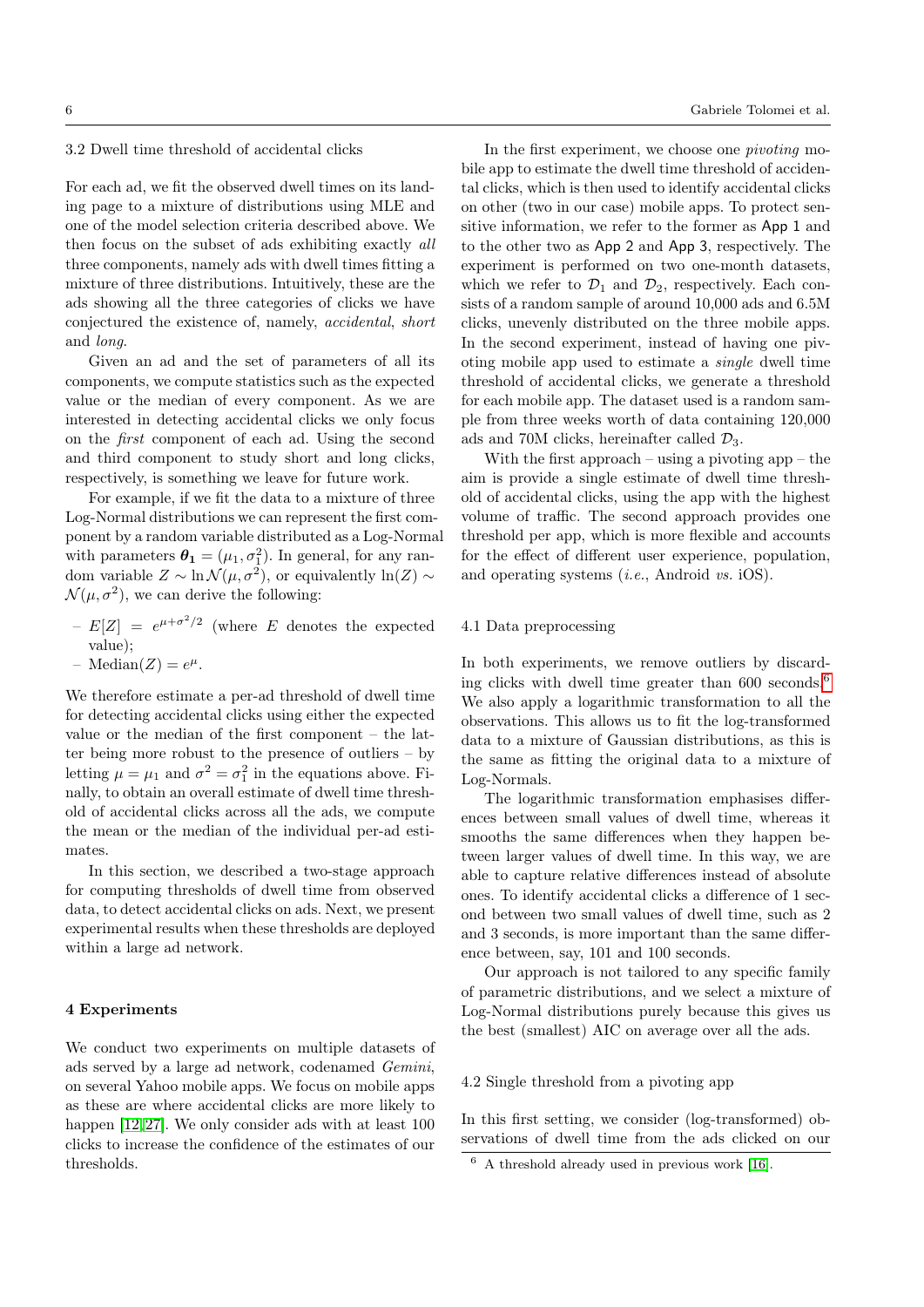<span id="page-6-0"></span>

| 1 comp | 2 comps  | 3 comps |
|--------|----------|---------|
| 1.0%   | $16.5\%$ | 82.5%   |
| 2.9%   | 31.7%    | 65.4%   |

Table 3: Percentage of ads clicked on the pivoting App 1 which fit to one, two, and three components.

pivoting mobile app – App 1 – collected both from  $\mathcal{D}_1$ and  $\mathcal{D}_2$ . Then, we fit each set of ad dwell time observations to a mixture of Gaussian distributions. Figure [2](#page-7-1) presents three examples of ads, each one fitted to mixture of one, two, and three Gaussian distributions. Except for the ad shown in Figure [2a,](#page-7-1) the other two exhibit a first component centered around very small value of dwell time (around  $e^{7.7} \approx 2.2$  seconds), which likely represents accidental clicks.

Table [3](#page-6-0) shows how ads in the two datasets fit to models having one, two, and three components, respectively. For both, the vast majority of ads (82.5% and 65.4%, respectively) fit to exactly three components. These ads are the ones we focus on to detect the dwell time threshold of accidental clicks, since their corresponding landing pages contain all the three categories of clicks described in Section [1.](#page-0-0) Since our aim is to "isolate" accidental clicks happening on our pivoting app, we concentrate on the first component. According to our conjecture, this would capture users clicking on an ad by mistake, or simply returning to the publisher site without actually landing on the advertiser's page.

For each ad we compute an estimate of the dwell time threshold using the median of its first fitted component, as this is more robust to the variance. In fact, we observe that the variance increases going from the first to the second and finally to the third component. Intuitively, this reflects the variability of dwell time on each click category: dwell times of accidental clicks are expected to differ less between each other than what would be the case with short and long clicks.

To obtain an overall estimate of the threshold  $t_{\text{acc}}$ (an estimate derived from all the per-ad estimates), we propose two strategies:  $(i)$  the mean of all the per-ad medians;  $(ii)$  the median of all the per-ad medians. The first one results in a generally higher threshold, which implies considering "accidental" a larger number of clicks. The second estimate is more "conservative" and usually generates a smaller value of the threshold.

In Figure [3,](#page-7-2) we plot the distribution of per-ad medians of the first component computed from the pivoting App 1 on  $\mathcal{D}_1$  and  $\mathcal{D}_2$ . The median of all those medians (the blue dashed line) seems more suitable than the mean (the red dashed line), as it perfectly aligns with the "peak" we are interested in, which sits around  $2.1 \div 2.2$  seconds. For business confidentiality, we do not disclose the percentage of accidental clicks for each of the considered apps, but we can report that this percentage is stable over the two datasets, once the thresholding strategy is fixed. Anecdotally, this percentage was shown to change using a dataset from a different time period, as the result of a change of the user interface on a specific app.

### 4.3 Multiple per-app thresholds

In the previous setting, we reported results obtained when using a pivoting mobile app to compute a single threshold of dwell time, which in turn can be used to identify accidental clicks for other apps. In this section, we discuss another approach, which was rolled out in production. Instead of computing a single threshold from one pivoting app, we generate a dwell time threshold of accidental clicks for each app, individually. By doing so, we are also accounting for the effect of different user experiences or user populations on the different mobile apps and operating systems (i.e., Android vs. iOS). We use a default threshold value for apps with not enough observations of dwell time.

In Figure [4,](#page-8-0) we plot the empirical cumulative distribution function (eCDF) of the thresholds computed on each week of the dataset  $(\mathcal{D}_3)$ . We observe that the distribution of thresholds remains stable over time. The median of all the per-app thresholds identified with this approach results in a value of 2.1 seconds, which aligns with the threshold generated using the pivoting strategy.

In Figure [5,](#page-8-1) we separate the eCDFs of the thresholds obtained from apps on Android and iOS. We see that there are differences, as the median values are now  $\approx 2.44$  and  $\approx 1.80$  seconds, respectively. In general, thresholds of accidental ad clicks on Android apps are more right-skewed than those computed for iOS apps, thereby suggesting that thresholds on Android are somewhat less dependent from the app which they are computed on.

We presented two strategies to calculate dwell time thresholds of accidental clicks. Both strategies rely on the same data-driven approach, i.e., estimating the parameters of a mixture of three dwell time distributions and computing aggregated statistics (e.g., the median) on the first component. The two strategies differ in the (historical) dwell time data used to fit the mixtures. One uses observations of dwell time only from a single app, and hence provides the threshold for apps with few historical dwell time observations, who may be less popular than the pivoting app or have just entered the market. The other provides a per-app threshold, which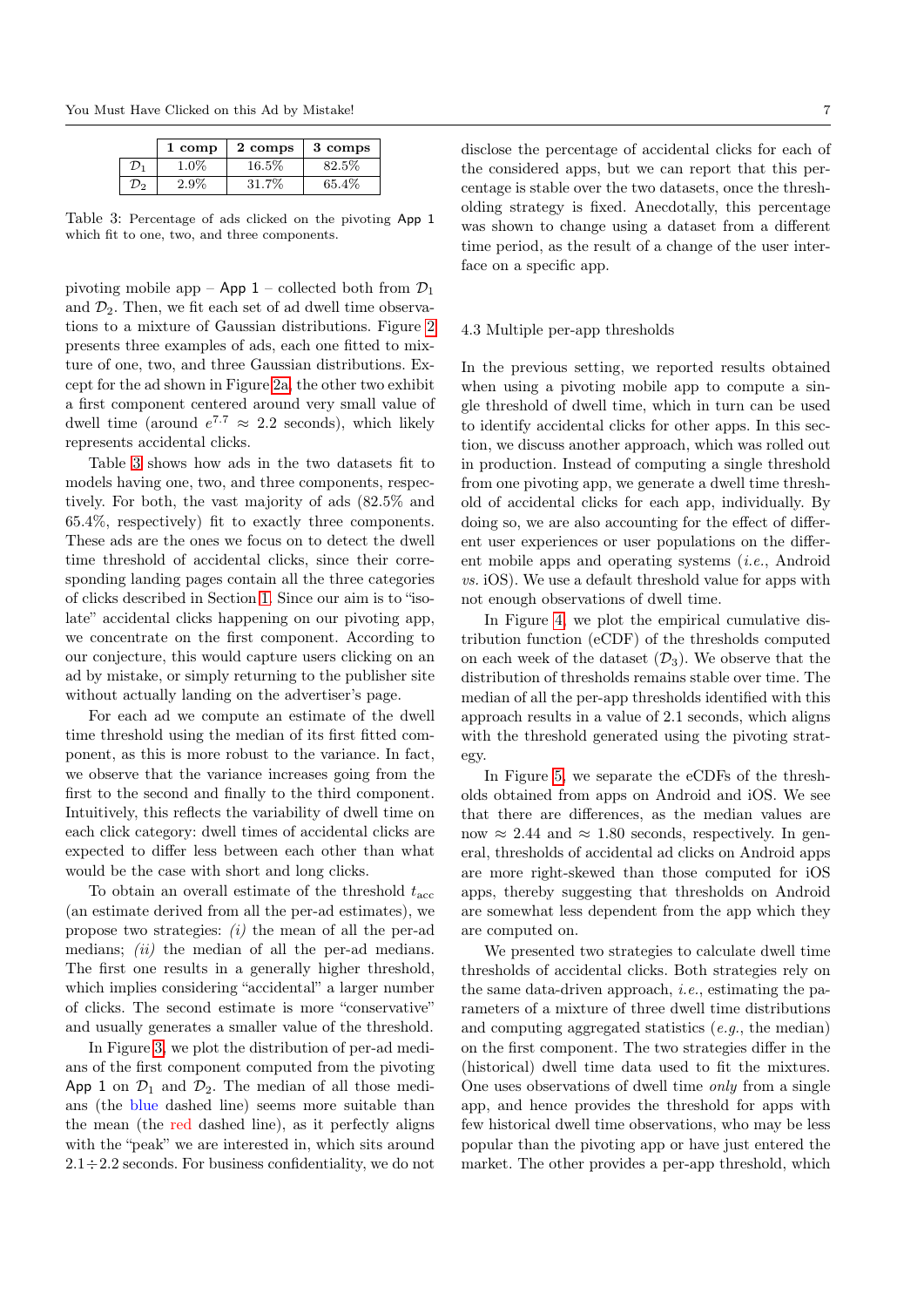<span id="page-7-1"></span>

Fig. 2: Examples of ads clicked on the pivoting App 1 which fit to one, two, and three components.

<span id="page-7-2"></span>

Fig. 3: Distributions of per-ad medians computed from the pivoting App 1 (median vs. mean).

can be used when there are multiple apps with a sufficiently large number of dwell time observations. In addition, this strategy considers the impact of different user experience on those apps.

In the next two sections, we present two use cases where our proposed data-driven approach for identifying accidental clicks was deployed.

# <span id="page-7-0"></span>5 Use case I: Discounting accidental clicks when billing advertisers

With a mechanism for detecting accidental clicks, an ad network may simply discard all accidental clicks when billing the advertiser. This can however severely impact revenue for both the ad network and the publisher, at least in the short term. For example, in our dataset  $\mathcal{D}_3$ , we saw that the top-3 most revenue-losing apps account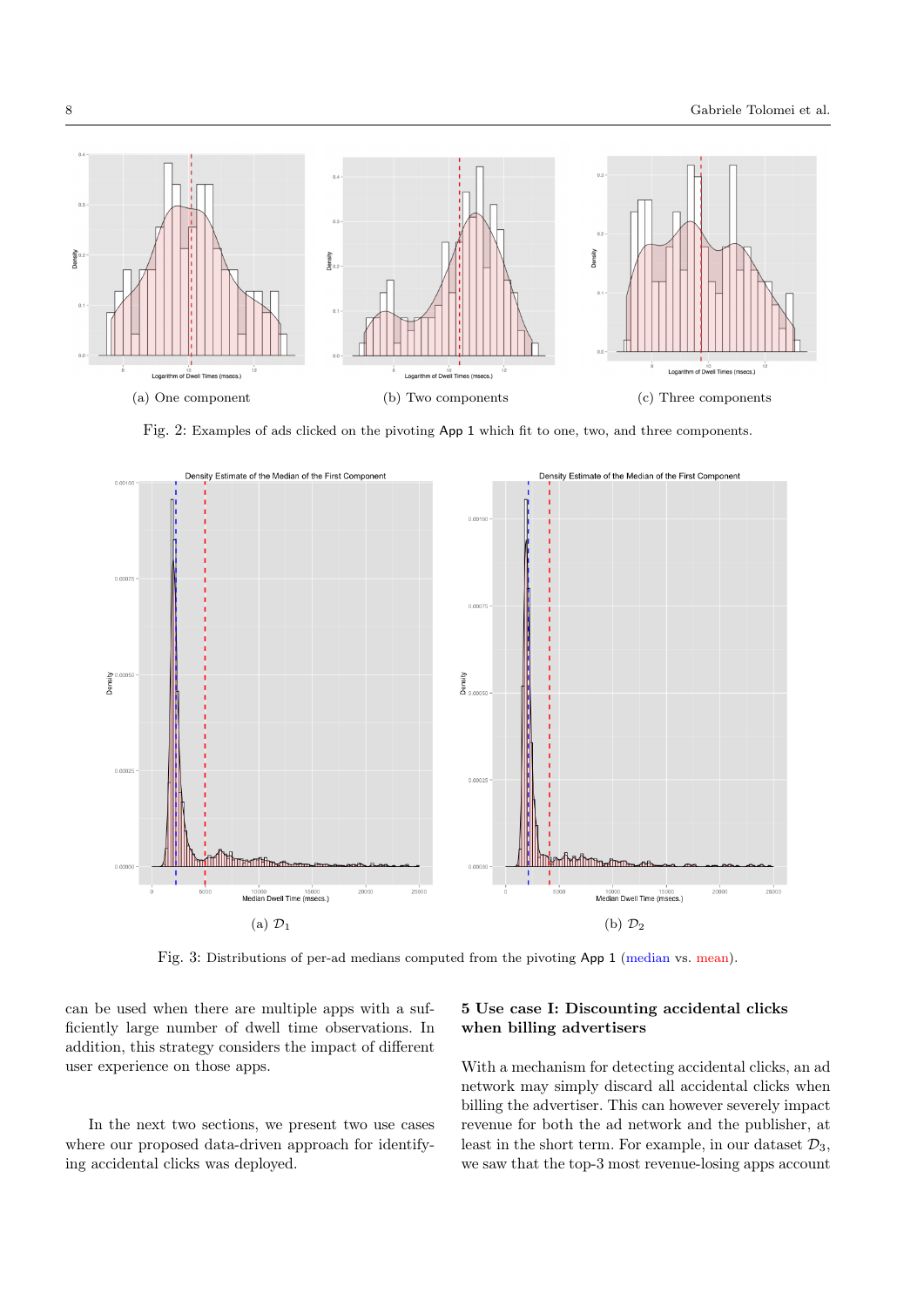You Must Have Clicked on this Ad by Mistake! 9

<span id="page-8-0"></span>

Fig. 4: Empirical CDF of thresholds of accidental ad clicks on mobile apps computed on  $\mathcal{D}_3$ .

<span id="page-8-1"></span>

Fig. 5: Empirical CDF of thresholds of accidental ad clicks computed on  $\mathcal{D}_3$  across different platforms.

for  $\approx 72.4\%$  of the overall revenue loss for all the apps under consideration.[7](#page-8-2) It is therefore important to control how much revenue loss is acceptable, hence looking for a trade-off between accounting for accidental clicks (satisfying the advertisers) and containing revenue loss (satisfying the ad network and publishers). We present a smooth method to discount the price of accidental clicks, instead of discarding them, so that advertisers are not fully charged for those clicks.

## 5.1 Smooth discounting strategy

One of the main attractions of ad networks is scale; advertisers have access to a large number of impressions and reach a wide audience with a single buy. However, not all the apps in the network perform equally. The advertiser is then faced with the problem of either selecting which apps to bid on or adjusting the bids by app. Both cases create extra friction for the advertiser. The

algorithmic discounting we present below addresses this problem by adjusting the cost per click on each app of the network, such that the return on investment (ROI) for the advertiser is the same across all the apps.

We assume the existence of a pivoting app from which we estimate the dwell time threshold of accidental clicks  $t_{\text{median}}$ , such as discussed in Section 4.2. Let  $C_{i,\text{pivot}}$  be the set of clicks observed on ad i, which have been impressed on the pivoting app on a fixed time window. Moreover, let  $clicks_{i,\text{pivot}} = |C_{i,\text{pivot}}|$  be the total number of observed clicks on  $i$ . Therefore,  $C_{i,\text{pivot}}^{\text{non-acc}} = \{c \in C_{i,\text{pivot}} \mid \tau(c) > t_{\text{median}}\}$  – where  $\tau(c)$  is the dwell time of  $c -$  is the set of non-accidental clicks on  $i$  identified using  $t_{\text{median}}$  on the same time window, and  $clicks_{i,\text{pivot}}^{\text{non-acc}} = |C_{i,\text{pivot}}^{\text{non-acc}}|$  is the total number of non-accidental clicks on  $i$ . Similarly, for any other app we define  $clicks_{i,app}$  and  $clicks_{i,app}^{\text{non-acc}}$ .

An advertiser may associate a value to each click on ad i, referred to as  $vfc_i$ . This corresponds to the amount of money the advertiser would like to earn from a click on  $i$ , independently of the source (app, in this case) where such click occurs. Under a CPC cost model,

<span id="page-8-2"></span><sup>7</sup> The actual revenue loss is not shown due to business confidentiality.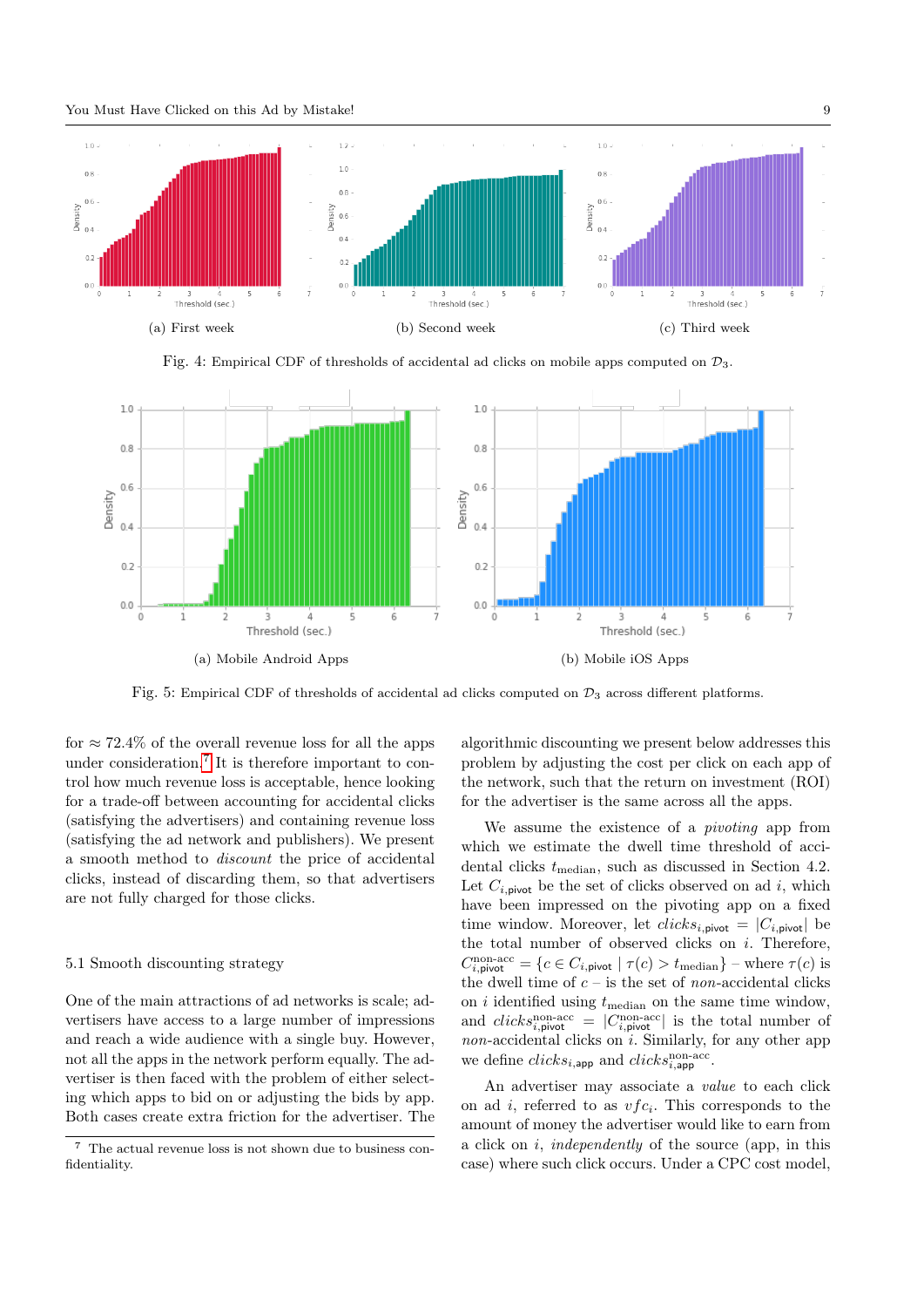there is a maximum amount of money the advertiser is willing to pay for having ad  $i$  impressed and clicked, denoted by  $cpc_i$ . We define the advertiser ROI for ad i on the generic app as:

<span id="page-9-0"></span>
$$
\frac{vfc_i \times clicks_{i,\text{app}}^{\text{non-acc}}}{cpc_i \times clicks_{i,\text{app}}}
$$
\n(8)

where the numerator is the total value earned by the advertiser considering only valid – non-accidental – clicks on app, and the denominator is the total cost the advertiser would pay for *all* the clicks on ad *i* occurred on app. If we knew what is the true non-accidental click rate of the app  $(NACR_{app})$ , we could rewrite Equation [8](#page-9-0) as:

$$
\frac{vfc_i \times clicks_{i,\text{app}}^{\text{non-acc}}}{cpc_i \times clicks_{i,\text{app}}} \approx \frac{vfc_i \times NACR_{\text{app}}}{cpc_i}
$$
 (9)

Indeed,  $\frac{clicks_{i,app}^{\text{non-acc}}}{clicks_{i,app}}$  is the MLE estimate of the true  $NACR<sub>app</sub>$ . We require the app we chose as pivot not only to be the one from which we can accurately estimate  $t_{\text{median}}$  but also the best performing app with the highest NACR, i.e., the highest proportion of valid ad clicks overall. This is because we want the pivoting app to be the "benchmark" against which we compare all the other apps of the network.

<span id="page-9-1"></span>The advertiser ROI calculated on any app of the network should be ideally equal to that of the pivoting app:

$$
\frac{vfc_i \times NACR_{\text{app}}}{cpc_i} = \frac{vfc_i \times NACR_{\text{pivot}}}{cpc_i}
$$
 (10)

Moreover, since the value that the advertiser would get from a click on ad i  $(vfc_i)$  is independent of the source, we can rewrite Equation [10](#page-9-1) as:

$$
\frac{NACR_{\text{app}}}{cpc_i} = \frac{NACR_{\text{pivot}}}{cpc_i} \tag{11}
$$

We may observe that  $\frac{NACR_{\text{app}}}{NACR_{\text{pivot}}} \leq 1$ , since  $NACR_{\text{pivot}}$ is the highest among all the apps by design. For Equa-tion [11](#page-9-2) to be satisfied, we define  $cpc'_{i,\mathsf{app}} \leq cpc_i$  as the adjusted cost of each accidental click on ad  $i$ , specific to app:

<span id="page-9-4"></span>
$$
cpc'_{i,\text{app}} = \frac{NACR_{\text{app}} \times cpc_i}{NACR_{\text{pivot}}}
$$
\n(12)

The intuition is that the cost of an accidental click on i on a generic app  $(cpc'_{i,\mathsf{app}})$  should be obtained by discounting the price for a valid click  $(cpc_i)$  proportionally to its relative value with respect to the best performing pivoting app of the network  $\left(\frac{NACR_{app}}{NACR_{\text{pivot}}}\right)$ , which is exactly our discount factor.

This strategy does not discount accidental ad clicks on the pivoting app itself. This is because the pivoting app is chosen as the one with the smallest accidental click rate, thus likely with little need to apply a discount factor. Nonetheless, we may also decide to account for accidental clicks on the pivoting app, especially if its click value performance deteriorates. Various strategies may be deployed. For example, we can monitor the number of accidental clicks on the pivoting app and if it eventually exceeds some established threshold, we can apply to those accidental clicks a default discounting strategy by choosing among one of the discount factors computed for the other apps.

#### 5.2 Estimating non-accidental click rate

To implement our proposed discounting strategy, we must accurately estimate the (binomial) proportion of non-accidental clicks NACR of an app. The most straightforward way is to use maximum likelihood estimate, namely a single-point estimate  $\widehat{N}ACR_{MLE} \approx NACR$ , which is the overall number of non-accidental ad clicks divided by the total number of ad clicks observed during a specific time window:  $\widehat{NACR}_{\text{MLE}} = \frac{\sum_{i \in \text{ads}} clicks_i^{\text{no-nacc}}}{\sum_{i \in \text{ads}} clicks_i}$ . This estimate however is not robust when we have an app with a low number of observations. To overcome this, we compute the confidence interval for  $NACR_{MLE}$ .

There exist several ways to compute a confidence interval for an estimate  $\hat{p}$  of a binomial proportion  $p^8$  $p^8$ . The normal approximation interval is the simplest and most common approach, and assumes the distribution of error of a binomially-distributed observation to be Gaussian. This is computed as  $\hat{p} \pm z \sqrt{\frac{1}{n}\hat{p}(1-\hat{p})}$ , where  $\hat{p}$ is the proportion of successes in a Bernoulli trial process estimated from the statistical sample, z is the  $1 - \frac{1}{2}\alpha$ percentile of a standard Normal distribution,  $\alpha$  is the error percentile and n is the sample size.

<span id="page-9-2"></span>The normal approximation however does not always work. Several competing formulas are available that perform better, especially for situations with a small sample size and a proportion very close either to 0 or 1. The choice will depend on how important it is to use a simple and easy-to-explain interval versus the desire for better accuracy. As such, the Agresti-Coull interval [\[7\]](#page-13-12) is another approximate binomial confidence interval, which is more robust than the normal approximation interval. Given  $X$  successes in  $n$  Bernoulli trials, it defines the following quantities:  $\tilde{n} = n + z^2$  and  $\tilde{p} = \frac{1}{\tilde{n}} (X + \frac{1}{2}z^2)$ . Then, a confidence interval for p is given by:  $\tilde{p} \pm z \sqrt{\frac{1}{\tilde{n}} \tilde{p}(1-\tilde{p})}$ , where z is the  $1-\frac{1}{2}\alpha$  percentile of a standard Normal distribution, as before.

<span id="page-9-3"></span><sup>&</sup>lt;sup>8</sup> In this setting,  $p = NACR$  and  $\hat{p} = \widehat{NACR}_{\text{MLE}}$ .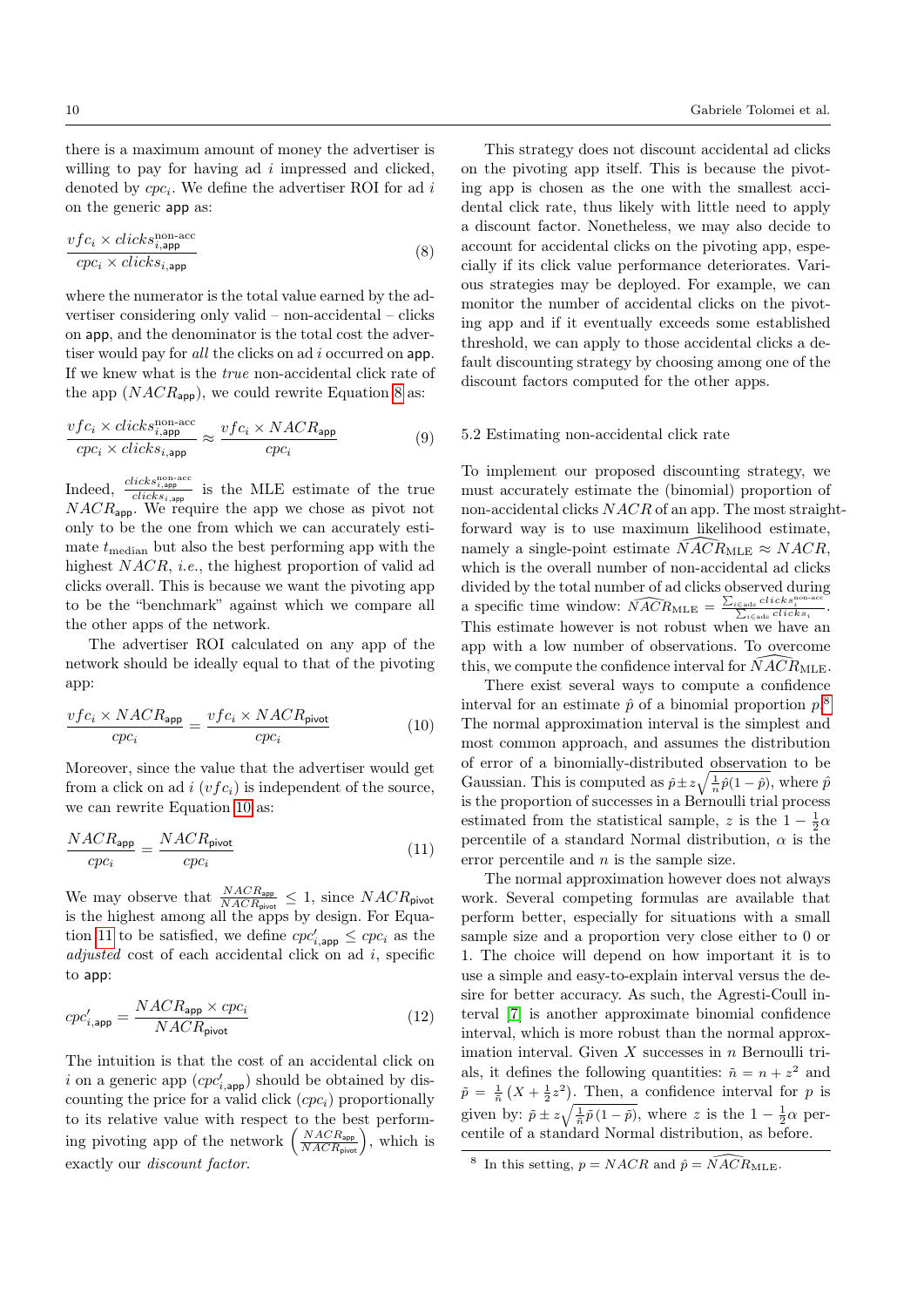#### 5.3 Comparing non-accidental click rates

The proposed discounting strategy requires computing the ratio of non-accidental click rates between the app of interest and the pivoting app. If the estimate of  $NACR$  is not a single-point estimate such as  $\bar{N}ACR_{\ \ MLE}$ but is a confidence interval, one way to compare two NACR estimates is to take the ratio of their upper confidence bounds:

<span id="page-10-1"></span>
$$
\frac{NACR_{\text{app}}}{NACR_{\text{pivot}}} = \frac{\text{ucb}(NACR_{\text{app}})}{\text{ucb}(NACR_{\text{pivot}})}\tag{13}
$$

where uch is the upper confidence bound computed by the Agresti-Coull interval defined at the end of previous section.

We already stated that the pivoting app is assumed to be the one with the highest NACR. However, for our discounting strategy to be robust it should also account for the case when an app is overperforming in terms of "click value" the pivoting app[9](#page-10-0) . In such a case, we would like the discount factor  $\frac{NACR_{app}}{NACR_{\text{pivot}}}$  to be greater than 1 only when we have a degree of confidence in it. One way to implement this is to require the overperforming app's lower confidence bound (lcb) being greater than the pivot's. We can therefore modify Equation [13](#page-10-1) to:

$$
\frac{NACR_{\text{app}}}{NACR_{\text{pivot}}} = \max \left[ \frac{\text{lcb}(NACR_{\text{app}})}{\text{ucb}(NACR_{\text{pivot}})}, \min \left( \frac{\text{ucb}(NACR_{\text{app}})}{\text{ucb}(NACR_{\text{pivot}})}, 1 \right) \right]
$$
\n(14)

We make the following observations for Equation [14.](#page-10-2) First, the ratio of non-accidental click rate will be greater than 1 only if the lower confidence bound of the app is greater than the upper confidence bound of the pivot. Second, in case of a large sample with non-zero valid clicks the ratio of non-accidental click rate will converge to the ratio of single-point estimate (MLE). Third, in case of a small sample size the ratio of non-accidental click rate will be close to 1 indicating that we do not have enough data to suggest that the app of interest is any different from the pivoting app. Fourth, there is still a minimum number of clicks needed for Equation [14](#page-10-2) to produce reliable results.

When we have enough confidence that the ratio of non-accidental click rates between an app and the current pivot is greater than 1, we can update the pivot with that app and compute the discount factors using the new app as the new benchmark.

Next, we discuss through an example the impact on revenue of this smooth discounting strategy once implemented.

<span id="page-10-3"></span>

|                 |                                       | <b>Discount Factors</b> |                      |  |  |
|-----------------|---------------------------------------|-------------------------|----------------------|--|--|
|                 |                                       | MLE                     | Agresti-Coull        |  |  |
| $\mathcal{D}_1$ |                                       | 0.72                    | 0.79                 |  |  |
|                 | $\frac{\text{App } 2}{\text{App } 3}$ | 0.64                    | 0.73                 |  |  |
| $\mathcal{D}_2$ | App 2                                 | 0.66                    | 0.75                 |  |  |
|                 | App 3                                 | NA (not enough obs.)    | NA (not enough obs.) |  |  |

Table 4: Discount factors computed using  $t_{\text{median}}$ , and MLE and Agresti-Coull estimates of NACR.

#### 5.4 The impact of smooth discount factors

We compute the discount factors for accidental ad clicks on the two datasets  $\mathcal{D}_1$  and  $\mathcal{D}_2$ , described in Section [4.1.](#page-5-2) We consider all the ads impressed and clicked on all three apps, App 1, App 2, and App 3. To increase the confidence in our estimates, we discard ads with less than 40 clicks on each app. We select the pivoting app as the one with the highest NACR, estimated either via MLE or with the Agresti-Coull estimator. In both cases, App 1 is chosen.

<span id="page-10-2"></span>Table [4](#page-10-3) shows the discount factors computed using  $t_{\text{median}}$  as the dwell time thresholds of accidental clicks  $(t_{\text{median}} = 2.1 \text{ seconds on } \mathcal{D}_1; t_{\text{median}} = 2.2 \text{ seconds on}$  $\mathcal{D}_2$ , and two different ratio of estimates of NACR, one obtained with MLE and the other using Agresti-Coull in combination with Equation [14.](#page-10-2) Each row shows how much an advertiser should be charged for one accidental click on an ad shown on the app indicated by that row depending on the estimator used, providing that a valid (non-accidental) click on the same ad would cost 1. For example, looking at  $\mathcal{D}_2$  if an ad click on App 2 originally costs 1\$ to the advertiser, any accidental ad click on the same app will instead cost 0.75\$ after discounting using the Agresti-Coull estimate of NACR from Equation [14.](#page-10-2)

We observe that the discount factors are comparable across the two datasets when computed using the same strategy. Moreover, larger discounting happens when generated from a single-point MLE of non-accidental click rate; the discounting is smaller when computed using the Agresti-Coull confidence interval. Depending on how aggressive the discounting has to be, one or the other approach may be chosen.

At the beginning of this section, we discussed how with dataset  $\mathcal{D}_3$  the potential revenue loss that would result from fully discarding accidental clicks when billing advertisers was too high. Now using Equation [12,](#page-9-4) the discount factor defined in Equation [14,](#page-10-2) and using App 1 as pivoting app, the revenue drop is reduced by about 73.1%; allowing for advertisers to save money on likely less valuable clicks, while controlling for revenue impact for the ad network and publishers.

<span id="page-10-0"></span><sup>9</sup> This may happen if the same pivoting app has been running for long and a new, better performing app slightly overtakes it.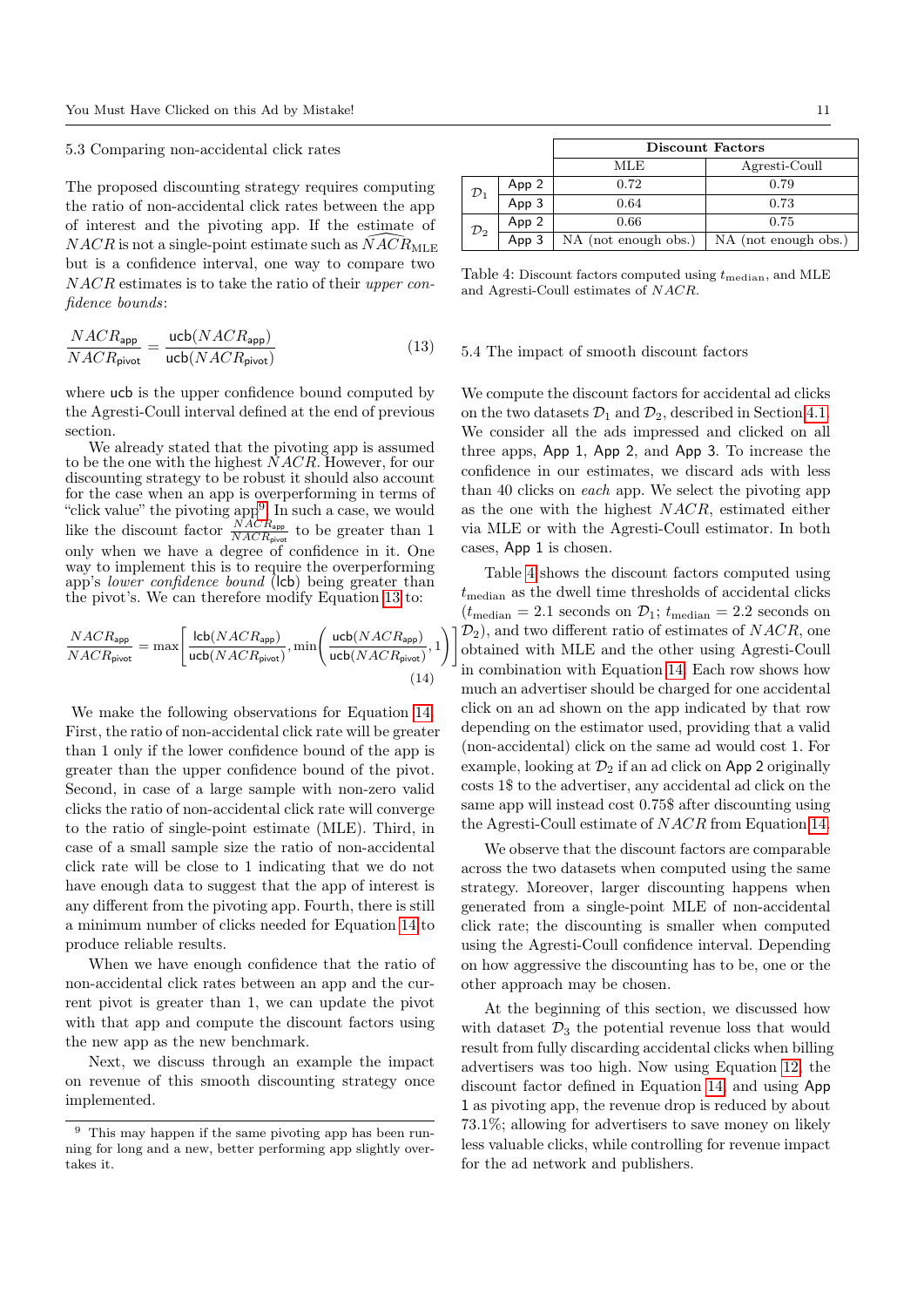# <span id="page-11-0"></span>6 Use case II: Filtering out accidental clicks when training an ad click model

Many ad networks improve the logic behind their ad serving algorithm through machine-learned models. At each ad request, these models provide a ranked list of ads to serve to maximise the overall expected revenue, eCPM.[10](#page-11-2) The eCPM is an estimate of the truly observed CPM, computed for each ad i as  $eCPM_i$  =  $cpc_i \times eCTR_i$ . Each  $cpc_i$  (or bid) is the price an advertiser is willing to pay for buying an impression, whereas  $eCTR_i$  is the estimate of the click-through rate of ad i  $(CTR_i)$ . Estimating  $eCPM_i$  means estimating  $CTR_i$ for all ads  $i$  in the ad network inventory. Machinelearned models achieve exactly this task, i.e., they are trained on historical datasets of ad clicks to predict CTR from a feature-vector representations of serviceable ads.

Training models on datasets containing a "large enough" ratio of accidental clicks may overestimate an ad CTR. This is because the estimated CTR becomes "inflated" with accidental clicks, eventually leading to the selection of irrelevant ads to serve. Filtering out accidental clicks when training machine-learned models may provide a more accurate selection of ads, resulting in higher revenue for the ad network and the publisher.

Using our data-driven approach to identify accidental clicks, we compute a threshold for a large number of Yahoo mobile apps (Yahoo News, Yahoo Mail, etc). We compute per-app thresholds of accidental click, as we have a sufficiently large number of dwell time observations for each app.

For each app, we then filter out clicks that are below the corresponding threshold for that app. The filtered clicks are not used to train the ad click model. We refer to this model as accidental\_click. The model where no filtering of accidental clicks is our baseline mode, denoted as baseline. We setup an online A/B testing experiment, where a fraction of Yahoo Gemini incoming ad traffic is split between a control bucket and a variation bucket. More specifically, the A/B test affects about 1.8% of the overall ad serving traffic on the Yahoo apps considered. The traffic served by the control bucket is handled by the baseline ad click model, whilst variation bucket dispatches traffic to the accidental\_click model. We thus compare the performance of the two models by measuring both CTR and CPM (click-through rate and revenue).

A significant lift is obtained using the accidental\_click model of  $+3.9\%$  compared to the baseline model (significance  $\alpha = 0.01$  and p-value  $\ll 0.01$  using onetailed two-proportion z-test). This means that an ad click model trained on a cleaner dataset (i.e., without accidental clicks) leads to a better estimation of ad CTR. This trained click model is better at predicting ads that are more likely to be clicked, i.e., more relevant to users, as it is relies on ads that were clicked by users with an intent. Similarly, we observe a statistically significant lift in CPM of  $+0.2\%$  (level of significance  $\alpha = 0.01$  and p-value  $\ll 0.01$ , which is partly due to the lift in CTR.

In this section, we showed that our data-driven approach for identifying accidental clicks is effective as a preprocessing step to training machine-learned ad click models, which ad networks leverage to estimate CTR to rank ads at serving time.

## <span id="page-11-1"></span>7 Related work

Various works investigated the role of dwell time on web pages. Liu et al. [\[18\]](#page-13-13), who modelled dwell time on web pages using a Weibull distribution [\[20\]](#page-13-14), found that web browsing exhibits a significant "negative aging" phenomenon, suggesting that some initial screening has to be passed before a page is examined in detail by a user. They also demonstrated that dwell time distributions can be predicted purely using low-level web page features. We extend this work – focussing on ad (mobile) web pages – by proposing a model of dwell time based on a mixture of distributions instead of Weibull. This allows us to capture three categories of ad clicks, accidental, short, and long, where the focus of this paper is on accidental clicks.

Kim et al. [\[15\]](#page-13-15) presented a method to explain dwell time on search engine result pages. They estimate dwell time distributions for SAT (satisfied) or DSAT (dissatisfied) clicks for different click segments and use them to derive features to train a click-level satisfaction model. Yi et al. [\[29\]](#page-13-2) use item-level dwell time as a proxy to quantify how likely a content item is relevant to a particular user in a recommender system. Furthermore, Yin et al. [\[30\]](#page-13-16) show how to enrich the user-vote matrix by converting dwell time on items into users' "pseudo votes" and then improve recommendation performance. All these works show that considering dwell time leads to improved decision-making tasks. In our work, our task is the identification of accidental clicks.

In the context of sponsored search  $e.g., [5,11,21,$  $e.g., [5,11,21,$  $e.g., [5,11,21,$  $e.g., [5,11,21,$ [25,](#page-13-19)[26\]](#page-13-20) and display advertising  $e.g., [2,3,14,22]$  $e.g., [2,3,14,22]$  $e.g., [2,3,14,22]$  $e.g., [2,3,14,22]$  $e.g., [2,3,14,22]$ , studies have mostly focused on predicting ad performance in terms of CTR. An ad with a high ad CTR is considered to perform well, since it indicates that the ad attract users, who click on it. CTR, however, does not account

<span id="page-11-2"></span><sup>10</sup> CPM stands for cost per mille (impressions) and indicates the earnings gained every thousand ad impressions sold.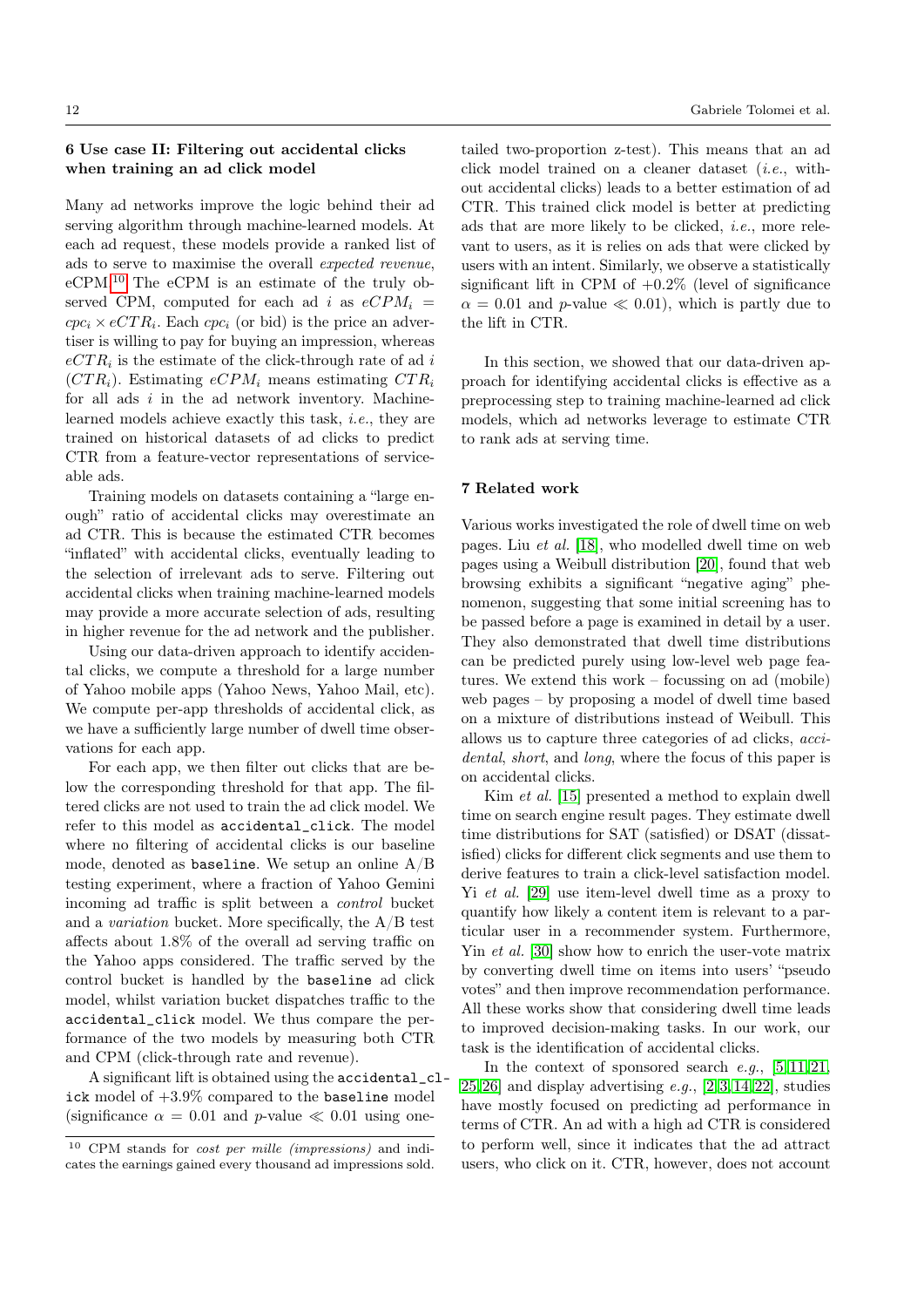for the post-click experience, that is how users experience the ad landing page. Dwell time on ad landing page has proven to be a good proxy of the post-click experience [\[4,](#page-12-0)[16\]](#page-13-1), reflecting the assumption that the longer the time user spends on the ad landing page the higher the chance he or she "converts"  $(e.g.,)$  by purchasing an item, registering to a mailing list, etc.), or simply the more likely is for the user to build an affinity with the brand [\[5,](#page-12-3)[22\]](#page-13-22). These are cases of clicks that bring values to advertisers. Our work also looks at how dwell time relates to conversion rate, confirming what was shown in [\[10\]](#page-13-0) that the former is a significant predictor of the latter, and hence a good proxy for measuring the "value" of a click. We use dwell time as our proxy of the ad click value, and proposed a data-driven methodology to identify accidental clicks, i.e., ad clicks with very short dwell time that are not only valueless to advertisers, but also to machine-learning models trained to predict ad CTR.

Other studies have investigated click "value" in the context of online advertising, mostly to contrast with fraudulent activities perpetrated by dishonest advertisers and/or web publishers like click spam [\[8,](#page-13-23)[28\]](#page-13-24). To the best of our knowledge, this is the first work using dwell time to identify accidental clicks, in combination with a data-driven approach that can be applied to other domains, where it is important to quantify the value of a click.

## <span id="page-12-1"></span>8 Conclusions

In this paper, we propose a data-driven method to identify accidental clicks. An accidental click happens when a user that click on an ad, likely by mistake, is redirected to the ad landing page and bounce back without having seen the page. This type of clicks happens often on ads impressed on mobile devices.

We collect empirical dwell time observations from several Yahoo mobile apps for a large number of ads. We decompose the distribution of dwell time into a mixture of components, with each component corresponding to a click category: accidental, short, and long. Representative statistics for the first component of each ad are then further aggregated to provide an overall estimate of the dwell time threshold of accidental clicks.

We assess the validity of our method when this is applied on two use cases. First, we describe a technique that estimates a smooth discounting factor, so that accidental clicks are not fully charged nor totally discarded at billing time. This allows for a trade-off between advertiser's satisfaction and potential revenue loss. Experiments conducted on different Yahoo mobile apps confirm that thresholds found are stable over time, and revenue loss can be mitigated by around 73.1% using our discounting strategy compared to not charging at all accidental clicks. Second, we demonstrate that an existing machine-learned ad click model used at serving time leads to better online performance if trained on datasets where accidental clicks are removed using our data-driven approach. We observe a positive and statistically significant lift on CTR and CPM  $(+3.9\%)$ and  $+0.2\%$ , respectively) with the model trained without accidental clicks.

As future work, we plan to look at the two other components of the mixture models, so as to estimate thresholds – again in a data-driven manner – for short and long clicks. The former are clicks that suggest that the user had a negative post-click experience, whereas the latter is an indication of a positive post-click experience. Being able to do so per-app would remove the often ad hoc setting of dwell time thresholds. In addition to that, we would also like to investigate if the same (or similar) methodology proposed in this work could be used to assess the engagement of users with any section of a web page or a mobile app (i.e., not only with ads shown). Having a rigorous, data-driven methodology to classify content on the basis of the time users spent on it (i.e., dwell time) might be useful to providers, who could in turn make better decision on which of their assets they should invest more.

Acknowledgements The authors would like to thank Michal Aharon and Marc Bron for their support in setting up the online A/B test, which allowed them to deploy and assess their approach on a second use case, *i.e.*, the ad click model.

On behalf of all authors, the corresponding author states that there is no conflict of interest.

#### References

- <span id="page-12-2"></span>1. H. Akaike. Information theory and an extension of the maximum likelihood principle. In Selected Papers of Hirotugu Akaike, pages 199–213. Springer, 1973.
- <span id="page-12-4"></span>2. J. Azimi, R. Zhang, Y. Zhou, V. Navalpakkam, J. Mao, and X. Fern. Visual appearance of display ads and its effect on click through rate. In CIKM '12, pages 495– 504, New York, NY, USA, 2012. ACM.
- <span id="page-12-5"></span>3. J. Barajas, R. Akella, M. Holtan, J. Kwon, A. Flores, and V. Andrei. Dynamic effects of ad impressions on commercial actions in display advertising. In CIKM '12, pages 1747–1751, New York, NY, USA, 2012. ACM.
- <span id="page-12-0"></span>4. N. Barbieri, F. Silvestri, and M. Lalmas. Improving postclick user engagement on native ads via survival analysis. In WWW '16, pages 761–770, New York, NY, USA, 2016. ACM.
- <span id="page-12-3"></span>5. H. Becker, A. Broder, E. Gabrilovich, V. Josifovski, and B. Pang. What happens after an ad click?: Quantifying the impact of landing pages in web advertising. In CIKM '09, pages 57–66, New York, NY, USA, 2009. ACM.